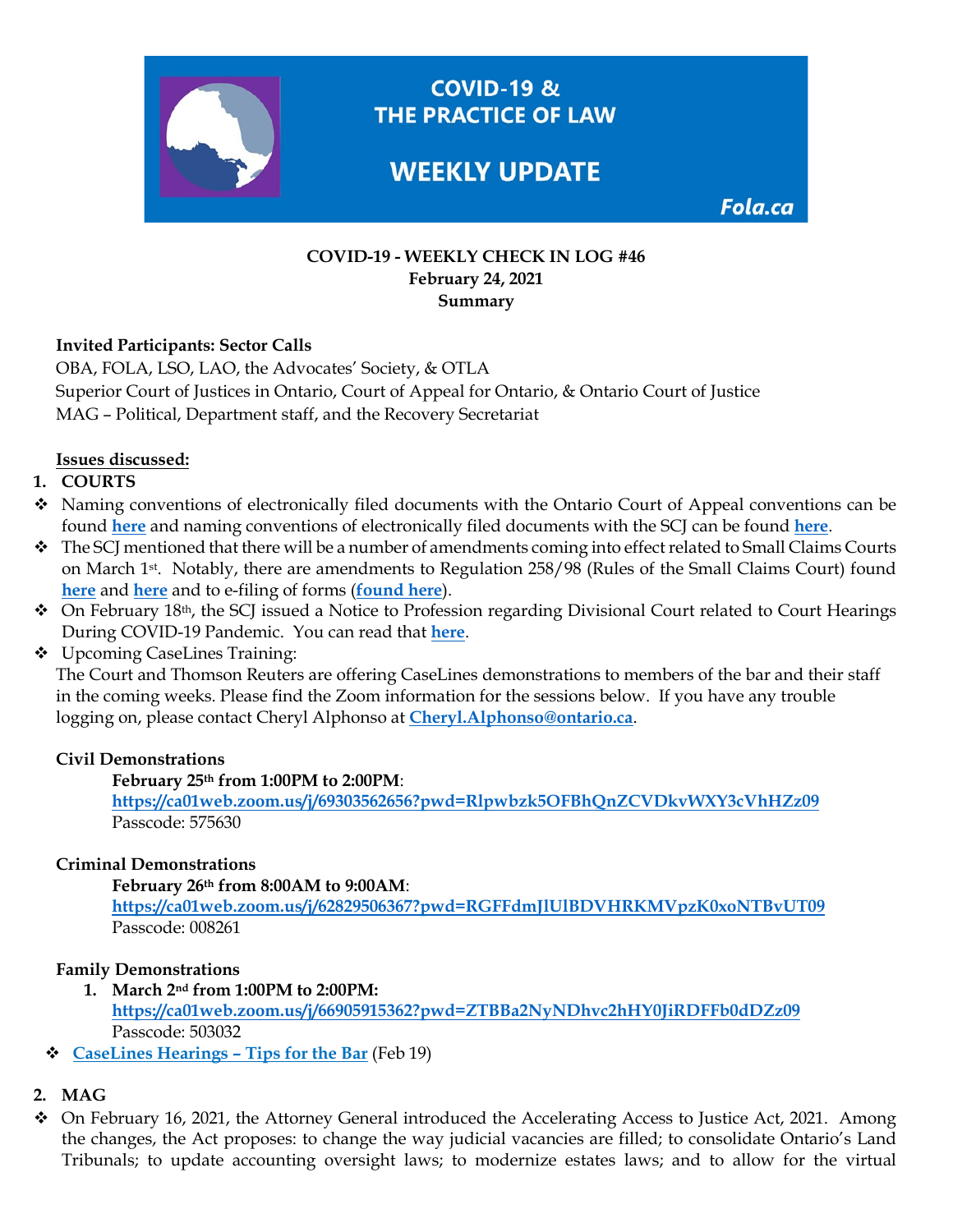witnessing of wills and powers of attorney. Learn more (and access a copy of the Bill, Explanatory Notes, and a Backgrounder) **[here](https://fola.ca/mag#defdce37-b752-4335-a93f-18f7aa8eebf6)**.

- On February 23, MAG sent FOLA a Notice re: Authentication of electronic civil and estate court documents (Feb 10) which you can find **[here](https://img1.wsimg.com/blobby/go/63f6349d-d85d-4511-bc5f-4314d54b45d0/downloads/CSD%20Notice%20re%20Authentication%20of%20electronic%20civ.pdf?ver=1614112881859)**.
- Many forms related to the Divorce Act and the Childs Law Reform Act have been updated (and some continue to be updated). You can find all information (including links to forms, materials, and training) **[here](https://fola.ca/family-law-reforms#7f917ecd-5bec-499c-9f2d-9c4466ac97a2)**.
- $\bullet$  MAG is working with the Vaccine Secretariat to plan the distribution/rollout of vaccine distribution to all those deemed essential workers. It has yet to be determined if Court Staff will be categorized as "essential workers" for Phase II scheduling of vaccinations. More information is expected in the coming weeks.

# **3. RECOVERY SECRETARIAT**

- $\div$  Effective yesterday (February 16), the following enhancements will be applicable in all courthouses across the province:
	- Anyone entering a courthouse (including all critical justice participants) will be provided a 3-ply face covering, to ensure that a consistent, quality, face covering is being worn by everyone who enters a court. In most cases this will mean that an individual attending a courthouse will need to replace their own personal face covering, with a ministry-issued one.
	- In light of the ministry's responsibilities for their staff under the Occupational Health & Safety Act, the ministry is exceeding current provincial masking recommendations, and all ministry staff will be issued surgical/procedure masks for use within the courthouse. Ministry staff can no longer wear their own personal face coverings, and the ministry-issued surgical/procedure masks must be worn at all times in all locations.
	- As before, the exceptions in place for individuals who can not wear a face covering, for medical or other accommodation issues, remain in place. More information can be found **[here](https://fola.ca/courts)**.
- The Recovery Secretariat is finalizing protocols for positive COVID cases at POA locations and continues to work on ensuring they are ready for in-person matters when the Province allows.
- **REMINDER:** Version 5 of the Recovery Secretariat's Guidebook, "COVID-19: Recommended Precautionary Measures for Resuming Court Operations" is now available on **[Ontario.ca](https://www.ontario.ca/page/covid-19-reopening-courtrooms)**, in both **[English](https://files.ontario.ca/mag-covid-19-recommended-precautionary-measures-en-2020-12-01.pdf)** and **[French](https://files.ontario.ca/mag-covid-19-recommended-precautionary-measures-fr-2020-12-01.pdf)**. *As a reminder, the Guidebook is a living document and may continue to be updated over time, in response to feedback and/or evolving provincial guidance regarding COVID-19.*
- **REMINDER:** Site-specific Courthouse HVAC data will no longer be collected by FOLA. If you wish to receive regular HVAC data from the Recovery Secretariat, please email: **[MAGrecoverysecretariat@ontario.ca](mailto:MAGrecoverysecretariat@ontario.ca)**.
- **REMINDER:** Questions about Courthouse operations during COVID-19 can be directed to Samantha Poisson at **[MAGrecoverysecretariat@ontario.ca](mailto:MAGrecoverysecretariat@ontario.ca)**.
- **4. FOLA**
- **DIVORCE ACT ONLINE TRAINING SESSIONS (FEDERAL):** The Department of Justice's Centre for Legal Education Services is offering courses related to Bill C-78 Divorce Act Changes on the following dates:
	- Monday, March 1st, 2021 12pm to 3pm EST: **<https://www.eventbrite.com/e/140379208993>**
	- Thursday, March 4th, 2021 12pm to 3pm EST: **<https://www.eventbrite.com/e/140385098609>**
	- Friday, March 5th, 2021 12pm to 3pm EST: **<https://www.eventbrite.com/e/140389315221>** If these sessions fill up (and they fill up quickly!!), please look for updates for additional sessions at **<http://www.justice.gc.ca/eng/cj-jp/yj-jj/dac-mld.html>**
- FOLA IN THE NEWS: FOLA's 1st Vice Chair, Nathan Baker, had a piece in Lawyer's Daily last week titled "**[Importance of access to legal information](https://www.thelawyersdaily.ca/articles/24652/importance-of-access-to-legal-information-nathan-baker)**".
- **LAW LIBRARY FUNDING:** FOLA has been encouraging all lawyers and Law Associations to send letters to Benchers showing how their recent cuts to LiRN funding have affected their law libraries. Has your association